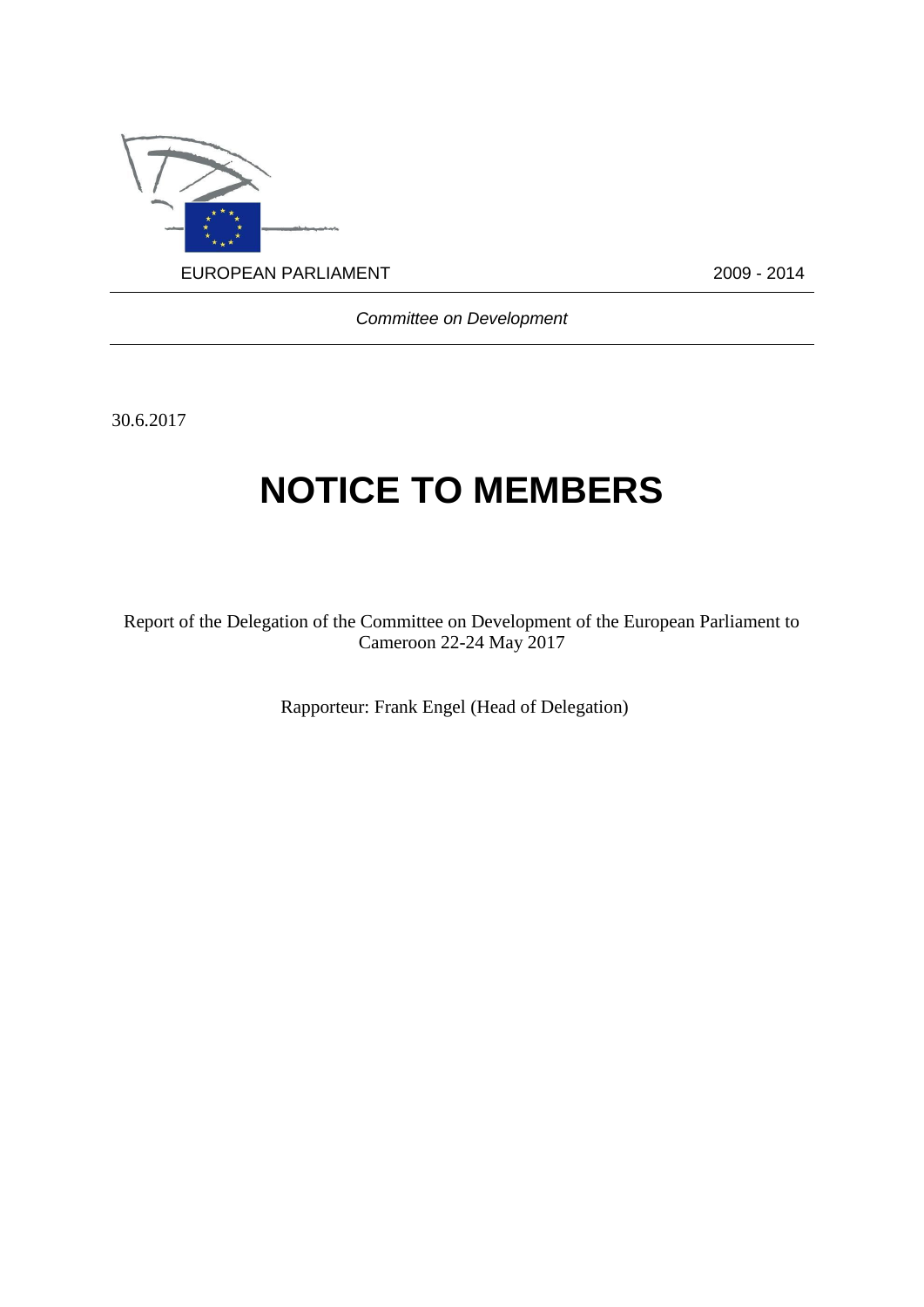Following a request from the Committee on Development (DEVE) and authorisation by the Conference of Presidents on 17 November 2016, a DEVE ad hoc delegation to Cameroon with the task of studying forest management and related development issues was constituted and visited Cameroon 22-24 May 2017. The delegation was chaired by Frank ENGEL (EPP, LU) and had as its other Members Juan Fernando LÓPEZ AGUILAR (S&D, ES) and Florent MARCELLESI (Greens, ES).

The DEVE Delegation met the EU ambassador and relevant EU Delegation staff, ambassadors of EU Member States, the ministers of forestry and finance and a deputy foreign minister, NGOs working on forestry and transparency issues, human rights defenders, business representatives, donors and the first counsellor in the Chinese embassy to Cameroon. This was complemented with field visits to a community receiving EU support for sustainable use of forest resources and an area around a palm oil plantation and extraction plant with heavily polluted water and badly decayed housing barracks and school buildings.

Our delegation is grateful to the DEVE Delegation to Cameroon for its excellent and entirely successful work to set up the meetings that we desired. We also wish to thank the EEAS' and DG DEVCO's desk officers for Cameroon for the first-rate briefings they provided before our departure.

## **Background**

Forests are of immeasurable importance for life on earth and they are a key resource of some developing countries. Their preservation is essential for climate change mitigation through carbon storage and the protection of biodiversity. Forests deliver important ecosystem services such as the provision of timber, fuel, food, cycling of nutrients and purification of air and water. Indigenous peoples depend on forests for their livelihoods. Exploited in sustainable ways, forests can generate important contributions to development.

Sustainable forest management is at the heart of [Sustainable Development Goal 15](http://www.un.org/sustainabledevelopment/biodiversity/) and such management is also important in the pursuit of the SDGs on eradication of poverty and hunger, access to energy, sustainable production and consumption and climate action (SDGs 1, 2, 7, 12 and 13 respectively).

Unfortunately, there is a long way to go. Forest degradation, deforestation, sometimes followed by soil erosion, massive biodiversity losses when forests are replaced by monoculture plantations, pollution of land and water around plantations, destruction of livelihoods, land-grabs, violations of many human rights, including some of the most basic, and monopolisation and embezzlement of forestry proceeds are all too common. Legislation that should prevent such phenomena, foster sustainable forest management and promote social equity tends to be weak, inadequate or outright missing. And when existing, it is often not properly implemented and enforced.

The EU promotes sustainable forest management, in particular through the UN-initiated Reducing carbon Emissions from Deforestation and forest Degradation (REDD+) process and its own Forest Law Enforcement, Governance and Trade (FLEGT) initiative. FLEGT is centred on the conclusion and implementation of Voluntary Partnership Agreements (VPAs) with the objective of ensuring that EU imports of timber and derived products from the respective country have been legally produced. This should be achieved through FLEGT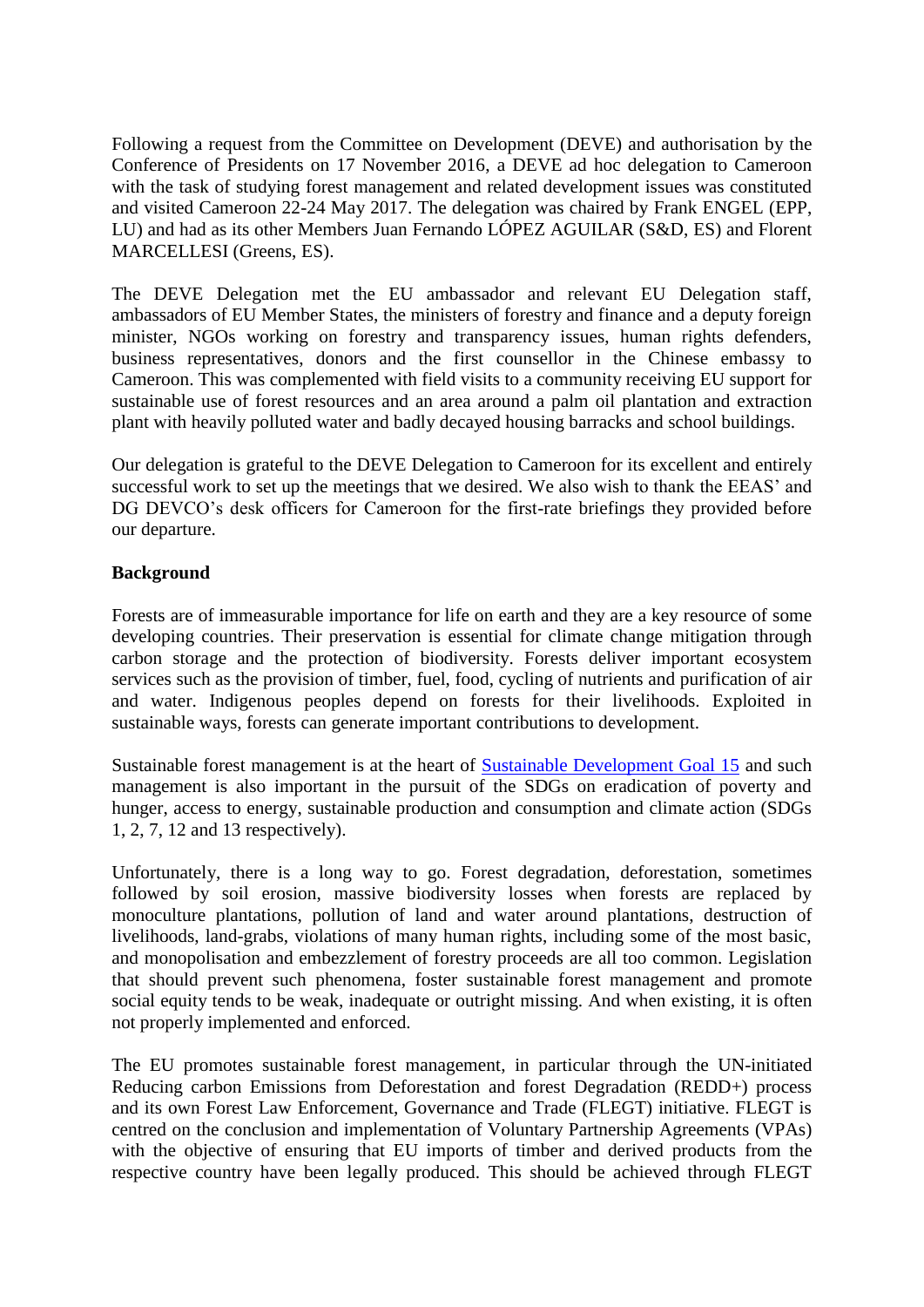licensing carried out by exporting country authorities in accordance with detailed rules about criteria, procedures, control and audit mechanisms set out in annexes to the VPA. One of the annexes specifies transparency requirements through a long list of specific pieces of information that should be published. Broad stakeholder involvement through a National Monitoring Committee is promoted and support for capacity-building is provided.

Cameroon is a major exporter of timber to the EU. An [EU-Cameroon VPA](http://eur-lex.europa.eu/legal-content/EN/TXT/PDF/?uri=CELEX:22011A0406(02)&from=EN) was concluded in 2010 and entered into force the following year. Initially, progress was made in work to reform legislation and build capacity to set up a FLEGT licensing system, but this process has now largely stalled. A failure to conclude the development of a computerised forestry information management system called SIGIS contributes to a blockage and raises the question whether technical and administrative problems are the only explanation or there is also a lack of political will to make progress in the VPA implementation.

The EU and some EU Member States have provided significant assistance for the creation of conditions for sustainable forest management, linked to REDD+ as well as FLEGT. Influenced by [a critical Court of Auditors Special Report](http://www.eca.europa.eu/en/Pages/DocItem.aspx?did=33292) on the EU's support to timber producing countries under the FLEGT Action Plan, the European Commission is getting impatient with the lack of progress in Cameroon. It has put on hold the implementation of a  $\epsilon$ 10 million package of relevant assistance and is reflecting on a possible suspension of the FLEGT process with Cameroon. Cameroonian and European NGOs working on forestry issues share the concerns over the stalled VPA implementation, but fear that a suspension could undo progress that has still been made.

### **Challenges of sustainable forest management, serving development, in Cameroon**

Cameroon has vast forests, covering about 42% of the territory, but deforestation is occurring at a rapid rate. According to some estimates, the forested area has recently decreased by approximately 1% per year. Forests are converted to agricultural land by farmers wishing to produce food for themselves and their families as well as by companies establishing largescale plantations. Small and large scale logging are also drivers of deforestation and extraction of fuel wood can cause forest degradation. Development of infrastructure also contributes to deforestation. Poaching is also a huge problem in Cameroon and impacts directly on the forest management (social conflicts, illegal trafficking, etc.).

The relative importance of villagers' and companies' activities is an issue of debate, including on Corporate Social Responsibility" -and the subject of a blame game. The two are, however, sometimes closely linked, notably when companies or middlemen buy up illegally harvested logs and encourage villagers to continue such deliveries. Logging by villagers may, moreover, formally be illegal but in practice be legitimate since authorities have a habit of not delivering logging permits for a given calendar year until late in November.

Forestry contributes some 12% of Cameroon's GDP. Corruption is widespread and likely to have a significant impact on logging as well as on where the proceeds of it end up.

Making forest management in Cameroon sustainable requires halting deforestation, promoting sustainable uses of forest resources, reforming relevant legislation so that it serves sustainable development, and curbing unsustainable and illegal practices. For this, a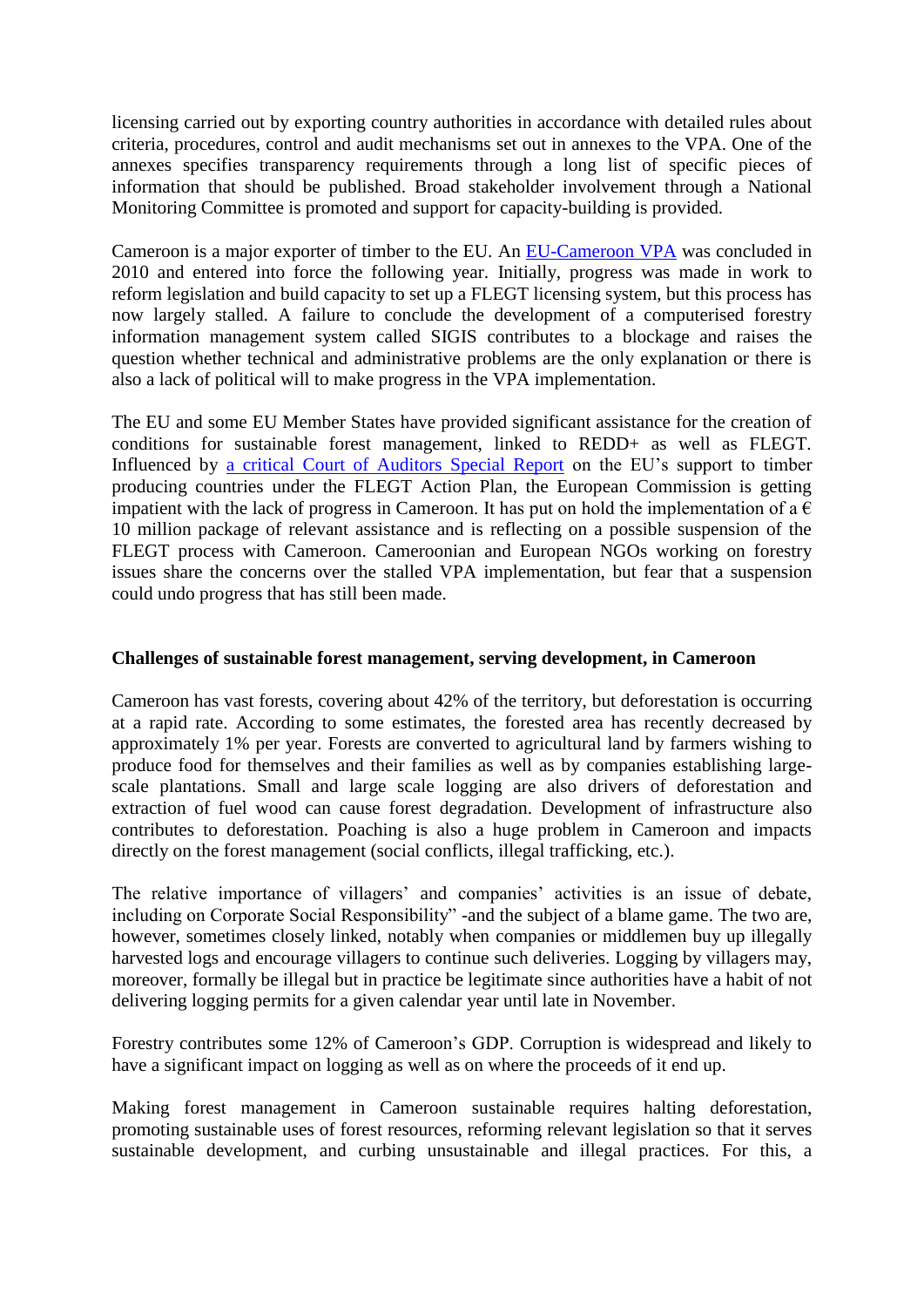comprehensive policy and coordinated action by different ministries and various authorities is necessary. But these are so far missing.

The government's [2035 Vision,](http://www.platform2035.com/images/pdf/Cameroon_VISION_2035.pdf) focusing on Cameroon as an emerging economy by this year, includes only passing references to forestry and these mostly call for intensification. Although already occurring at a high rate, deforestation is mentioned among "threats" against which appropriate strategies will have to be devised. The 2035 Vision was adopted in 2009. Among other reasons, that's why DEVE decided to send a delegation to Cameroon and take part of the debate on such strategy and policies that implies large conversion of forested land to non-forested land appears to exist.

Legislation on land ownership, forests and land use is highly complex and confusing, if not to say confused. Parallel, unintegrated systems for decision-making on land and natural resource use have created "a maze of overlapping and conflicting titles granted by the government, with none having clear, formal authority of the other"<sup>1</sup>.

It goes without saying that this complicates the core task of the FLEGT process to ensure legality in the forest sector.

Similarly, the Ministry of Environment is in charge of REDD+-related work while the Ministry of Forestry and Fauna is responsible for the FLEGT process, which essentially concerns the same issues.

A new Forest Law, replacing the current one from 1994, is under discussion since nine years and it remains uncertain when it will be adopted. A national land-use plan is being worked upon by the government and the National Assembly, according to what our delegation was told in a meeting with MPs. But it is unclear also when this will lead to any concrete result.

This, as well as the utterly slow progress also in the development of a computerised forestry information management called SIGIF, which is necessary for the setting up of the FLEGT licencing system, calls into question the depth of the Cameroonian government's commitment to making the management of the country's forests sustainable and effectively implement the VPA.

This said, some more positive aspects of FLEGT-related developments in Cameroon should also be noticed - although again, there are downsides.

The FLEGT process promotes broad engagement of stakeholders. This should facilitate the pursuit of the FLEGT objectives and squares with development policy efforts at poverty reduction and focusing on rights, including rights of indigenous peoples. In connection with the negotiation of the VPA, civil society organisations representing interests of forest-living and forest-dependent people, defending sustainable development and environmental protection were invited, together with business representatives, to stakeholder consultations. The VPA created a National Monitoring Committee that should ensure continuous stakeholder involvement in the VPA implementation process.

<u>.</u>

<sup>1</sup> Community forestry in Cameroon: a diagnostic analysis of the laws, institutions, actors and opportunities (CED, Fern, FPP, IIED, Okani 2016; not published on the internet), p 10.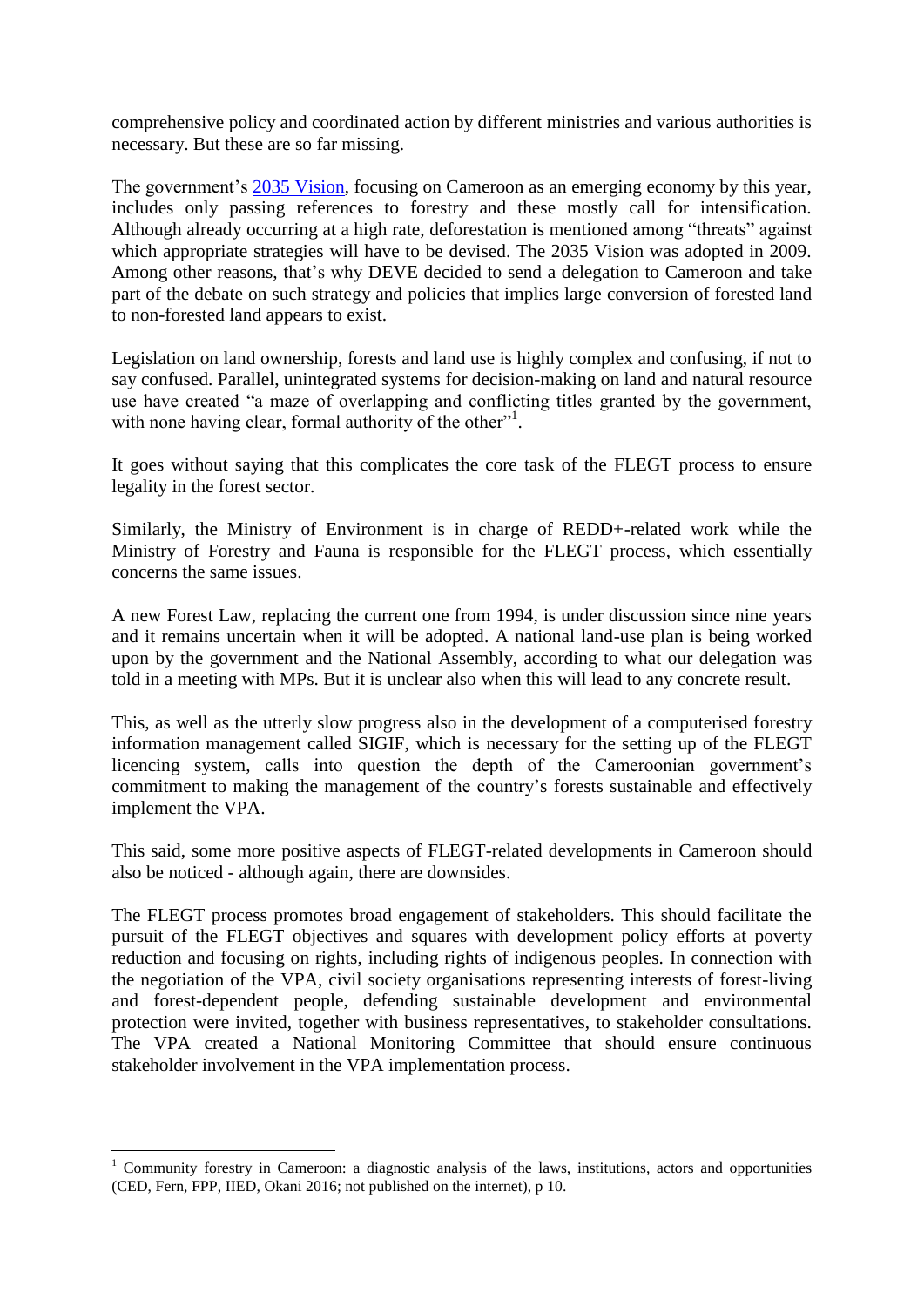In a country where the authorities otherwise keep the space for civil society organisations small, do not engage in any dialogue, but exert considerable pressure on such organisations, as well as on journalists, this recognition and involvement was extremely welcome. NGO representatives our delegation spoke to told, however, that the role they are allowed to play has shrunk in recent years. Invitations to meetings do not always appear to be issued in good faith, as they can for example be issued with just one day's notice when participation in the relevant meeting requires lengthy and complicated travel from a remote part of the country to the capital Yaoundé.

NGO representatives still emphasised that the promotion of stakeholder involvement built into the FLEGT process is of clear value. They also pointed out that the VPA prescribed publication of various data has brought more transparency to the forestry management.

While strongly supporting the FLEGT process, NGO representatives pointed to its limitations. An important one is that the legality is defined by Cameroon's laws, which according to these representatives do not properly recognise customary use rights or fully reflect human rights.

#### **Reasons for the stalled progress**

The challenge of reforming the legislation pertaining to forest management is certainly big and difficult, but the discussions our delegation had with ministers, MPs and stakeholders left little room for doubt regarding the existence of sufficient intellectual capacity and competence. By contrast, it seems that political will is in too short supply.

The **Minister of Forestry and Fauna** opened our meeting with him by declaring himself ready to discuss our concerns. To what degree *he, his ministry and the government* are concerned about the continuing deforestation, widespread illegal practices, lack of a fit-forcurrent-purposes forest law and absence of an integrated approach to land use did not become fully clear during the meeting. The Minister did, however, devote great efforts to explaining the long delay in the development of the SIGIF forest information management system and assured that this work would be concluded in October this year. The European Commission is currently pressing hard for progress in the SIGIF development.

The **Finance Minister** could have an interest in better tax collection from forestry through better management, reduced illegality and less corruption in this sector. This may also be the case, but it was not reflected in our discussion with the Minister.

The Finance Minister gave an interesting general overview of economic development ambitions and policy choices, emphasising energy and transport infrastructure as keys to competitiveness; improvement of investment conditions through the creation of bigger markets; movement of economic activities from the informal to the formal sector and the extremely difficult challenge of absorbing all young newcomers on the labour market into the labour force. A trend that the state budget is becoming less dependent on natural resource related revenue was welcome and should continue, since such resources are depletable. Although the latter does not apply to forests that are exploited in a sustainable way, the Finance Minister did not appear to make any exception for them in his reasoning about natural resources.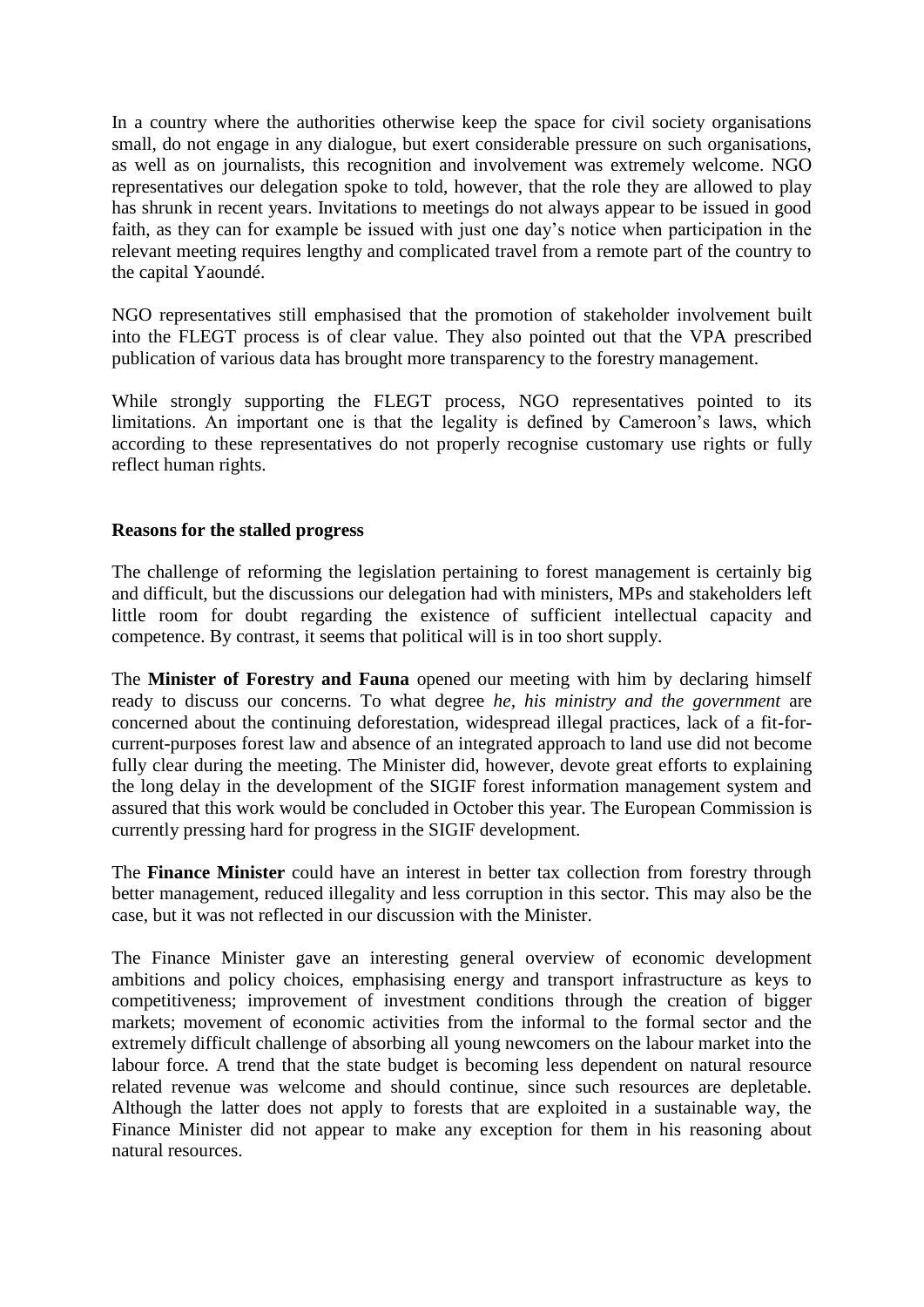Representatives of EU Member State development agencies and banks recalled that also other ministries have important functions, that development priorities are unclear and that there appears to be competition between ministries. **Cameroonian MPs** agreed that there is a serious lack of coherence and coordination, with one of them asking "Do ministries know of each other's activities?". Legal reform is necessary, MPs noted, describing the 1994 Forest Law as "outdated".

As the country's law-making institution, the National Assembly can hardly escape responsibility for the messy situation resulting from the existing laws. The National Assembly works with the government to reform the legislation, MPs told, providing a hint that the Assembly is far from an independent actor.

**Forest NGOs** pointed to the lesser role that they are now allowed to play as one explanation to the lack of progress in the FLEGT process. Conditions for NGOs in Cameroon are difficult in several ways, with restrictive laws and frequent needs to rely on "administrative tolerance" of uncertain duration. Groundless application against NGOs and journalists of anti-terrorism legislation is also a threat. Forest-living peoples ("pygmies", including the Baka in southeastern Cameroon) face big difficulties to defend their rights and interests related to a lack of representation in political bodies even in areas where pygmies constitute a majority of the population.

Also the quality of an arrangement for independent observation of the entire FLEGT process in Cameroon has gone down, after changes of the organisation in charge.

What, then, about the intensity and quality of **EU and other foreign actors**' efforts to help get reform processes going?

Forest management and related agriculture and land use issues figure prominently in the EU's development cooperation with Cameroon and reportedly also in that of German, French and British development agencies. Getting a picture of to what extent this is backed up by diplomacy to generate political will of the Cameroonian government would take further discussion with different actors.

It could in any case be noted that while migration and/or security issues compete heavily with other issues for room on the EU's agendas for its relations with many nearby countries, this is not the case when it comes to Cameroon. In terms of leverage, Cameroon's status as a lower middle income country and the fact that it is one of the least aid dependent countries in Sub-Saharan Africa<sup>2</sup> could suggest that development assistance does not bring much leverage. In our delegation's meetings with ministers and MPs, we noted, however, several allusions and explicit references to assistance<sup>3</sup>.

The relative importance of the EU as a market for Cameroonian timber exports has, however, declined in recent years, as the Chinese market is growing rapidly. **China** does not actively promote sustainable forestry and Chinese businesses are allegedly involved in trade in illegal timber. Our delegation requested and got a meeting in the Chinese embassy in Yaoundé to discuss these issues.

1

 $2$  [Cameroon: creating opportunities for inclusive growth and poverty reduction](http://www.worldbank.org/en/results/2016/07/12/cameroon-creating-opportunities-for-inclusive-growth-and-poverty-reduction) (World Bank, 2016)

<sup>&</sup>lt;sup>3</sup> For example, the Finance Minister called assistance from the European Development Fund "a precious contribution" and MPs argued that natural forests in Cameroon are a "common good of humanity" and that their protection requires international solidarity.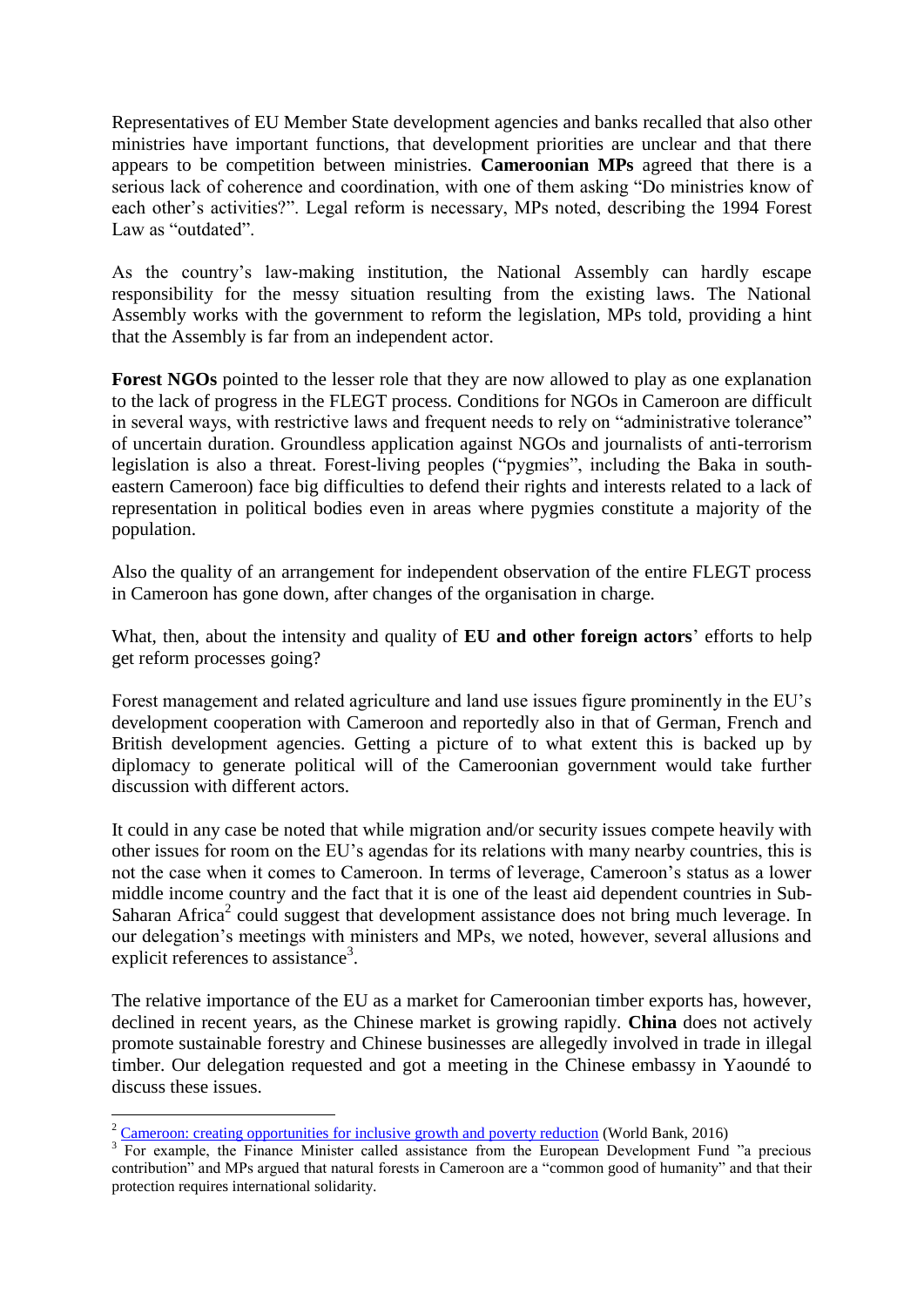The First Counsellor stressed that China had no colonial past in Cameroon, sought joint development and adhered to the principle of non-interference in domestic affairs. It was Cameroon's responsibility to enforce its laws, but China did indeed expect its citizens to abide by them. In 2015, a Chinese criminal had been repatriated to China, the First Counsellor told. China was aware of the corruption problem in Cameroon and took account of it when channelling funds. The First Counsellor claimed that China is open to tripartite cooperation with Europe or the US as the third party. But according to EU Delegation staff, the Chinese embassy does not send representatives to meetings it is invited to.

Some Cameroonian timber exported to China almost certainly ends up in Europe, in the form of furniture and other products. Timber illegally harvested in Cameroon may, however, also be directly imported to Europe. The EU's timber regulation is supposed to hinder this, but is badly implemented in several countries with important ports.

Our delegation also sought information on the role and views of **business actors**, in particular in relation to plantations. We visited an area around an oil palm plantation and extraction plant operated by Cameroon's biggest palm oil company SOCAPALM, in which the well-known French businessman Vincent Bolloré has a major stake. An NGO and local people showed how toxic water flows out from the extraction plant in a steady stream and how housing barracks and school buildings are left in terrible states of disrepair, in violation of obligations that the company accepted when becoming owner of the plant, according to what we were told. They also reiterated some of their concerns regarding access to health.

In a subsequent meeting in Yaoundé with business representatives, a SOCAPALM representative said that he had not heard about relevant situation before and that it would be looked into. Companies provide investments, jobs and development, the invited representatives declared. They assured that their respective companies' environmental and social performance was of high standard and considered that eco-agriculture and industry are compatible. Much interest in working with small-scale farmers, on a contractual basis, was shown, with one of the representatives remarking that this helps preserve social peace in an area that had earlier seen conflict.

EU Member State donors' attention to small-scale farming might dovetail with business models of European investors built on supply-chains starting with contract farmers. There are pros and cons of contract farming, but this was outside the scope of our delegation visit.

**Representatives of EU Member State development agencies and banks** considered that sustainable exploitation implies considerable costs and that the EU market does not reward such practices sufficiently. They also noted that the implementation of the EU's timber regulation is not good.

Corporate social responsibility is not necessary an issue in which the government of Cameroon takes a great interest. When raised by our delegation in a meeting in the Foreign Ministry, an advisor remarked that some (not clear who this would be) claim that the European interest in corporate social responsibility arose in response to the arrival of Chinese investors.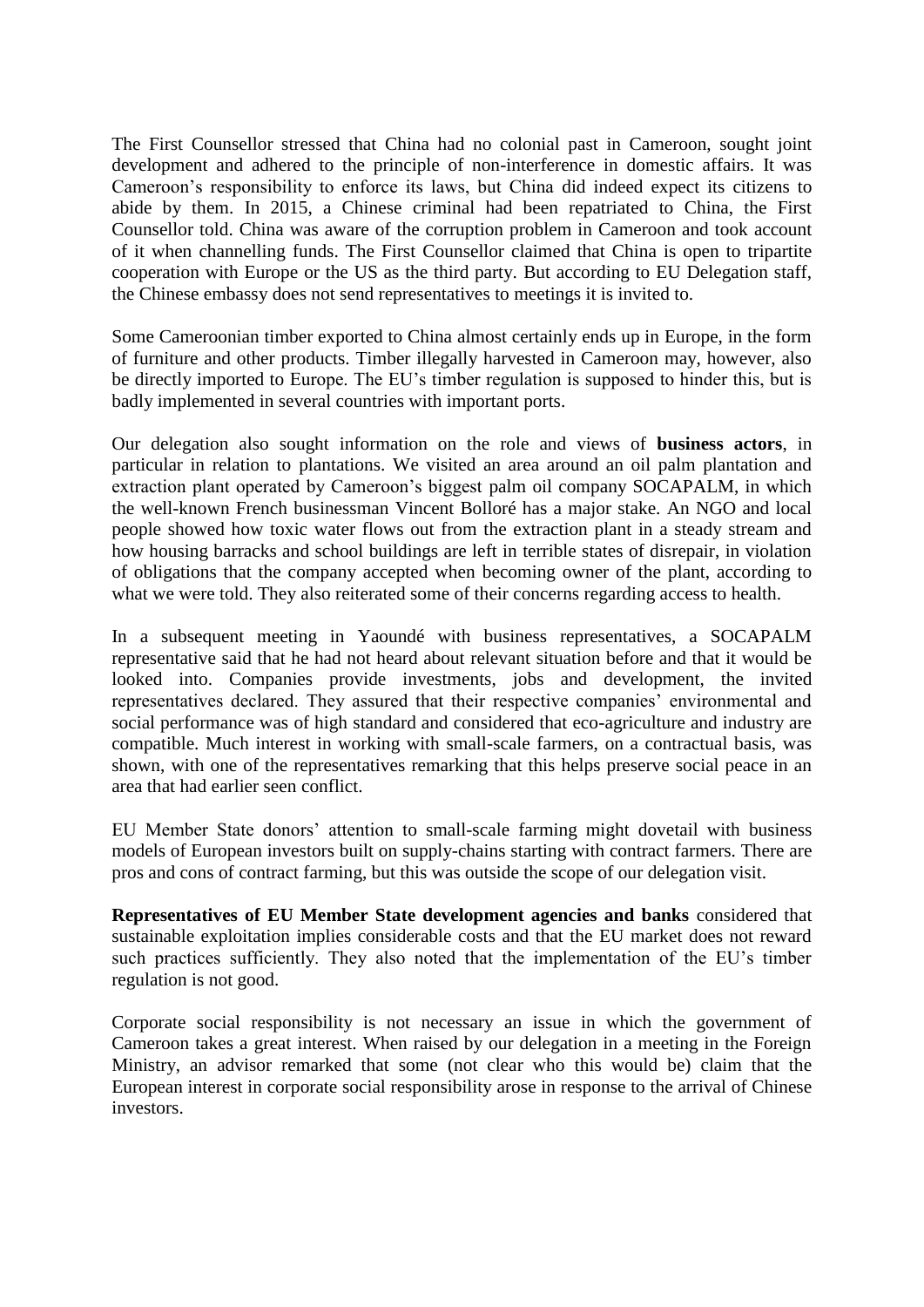#### **Recommendations and conclusions**

The Cameroonian-European VPA is at a crossroad. Its implementation will end on the 15th of December of 2018. Without any notification one year before it ends, that is to say until the 15th of December 2017, it will be tacitly renewed and continue to apply. It is of great importance that before this date, the EU communicates to the Cameroonian counterpart its concerns and expectations regarding the development and future of the VPA.

1) Governance, transparency and corruption

The fragmented nature of the Cameroonian government's work and of the cooperation between administration and Ministers on relevant issues is a main issue. It presumably reflects both a lack of strategic thinking and leadership and the existence of multiple interests, some of which are more compatible than others with the objective of sustainable forest management. A map of these interests, however tentative and inexact, should be helpful. If nothing coming close to such a map exists, politico-economic research with the aim of sketching it might be advisable.

The government should see to that the revision of the Forestry Law is brought to a conclusion. Regarding the access to land, it should ensure a coherent framework on communitarian forest and respect of customary rights of indigenous peoples (including the Baka People).

We saw much evidence of a proliferation of laws and a lack of real application and enforcement. Legality grids included in an annex to the VPA and reflecting the current legal situation are too complex and the complexity facilitates corruption on all levels. Simplification should therefore be considered. Furthermore, the government's website on Transparency and Logging must be online and updated.

To help fight corruption and implement good governance and transparency, it is also needed to include logging in the EITI (Extractive Industries Transparency Initiative). Other countries, such as Liberia and Myanmar, have already done so.

In general, progress in the FLEGT process could in its turn be made a test case for the government's commitment to better governance, which is one of the two focal sectors of the National Indicative Programme for the EU's development assistance to Cameroon through the European Development Fund (the other focal sector is rural development).

Last but not least, the lack of coordination between different initiatives with close and compatible goals, in particular between FLEGT and REDD, should be remedied. Real political, technical and economic coordination could reinforce their capacity to deliver.

2) Participation of the civil society and the functioning of the independent Observatory

While civil society was included in the first phase to establish the VPA, it is not being allowed to play any significant role in the implementation, follow up and monitoring of the VPA. The EU should be clear on that point and insist that the FLEGT process must be participatory in all its phases.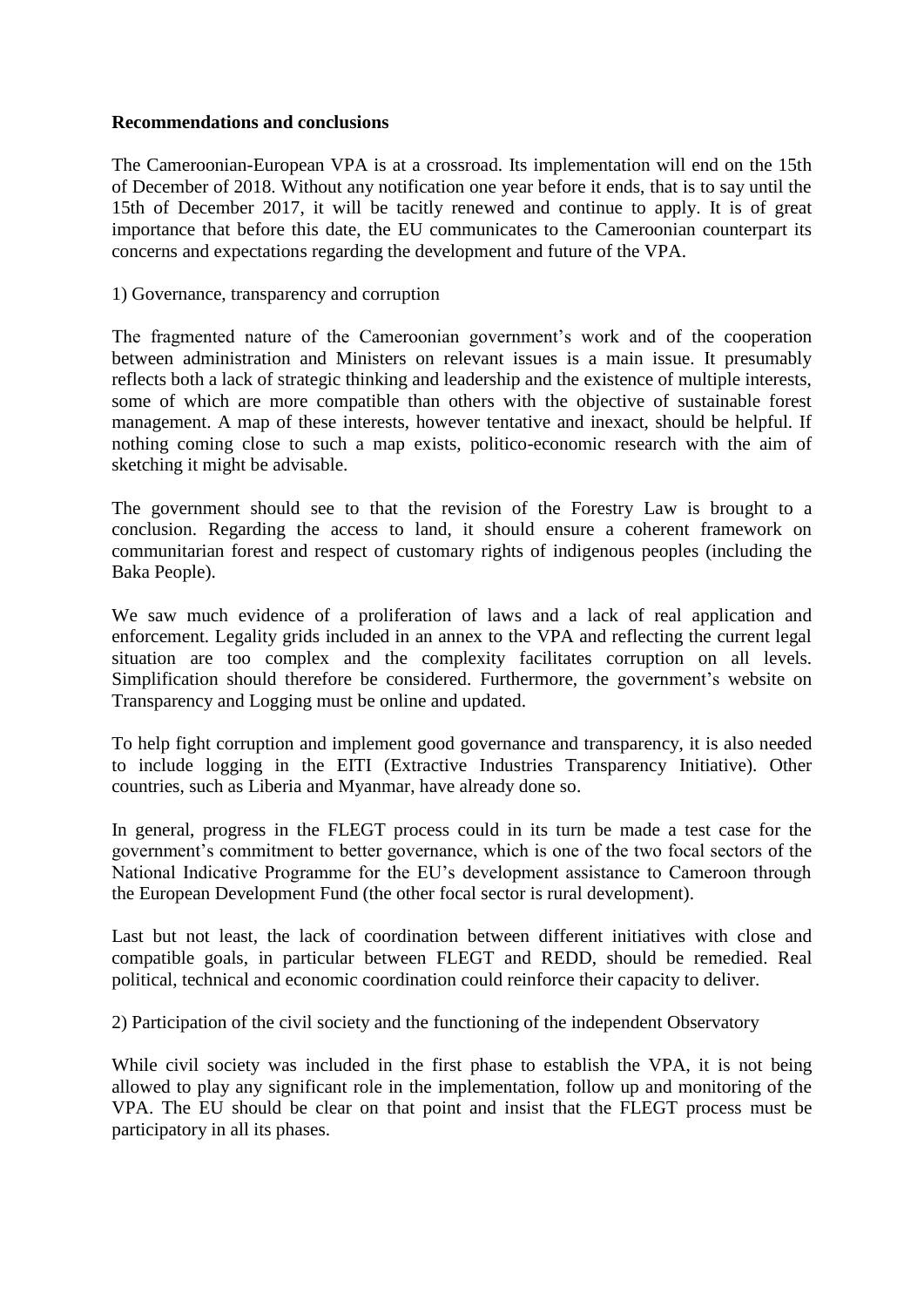Moreover, the VPA needs an independent and external observation. This body is essential to guarantee the legality of logging in Cameroon.

Consideration could be given also to an idea advanced by NGOs that a committee of experts coordinated by a high-profile facilitator of a dialogue on sustainable development in the forestry and land-use sector be appointed on a Congo basin regional level. This would be a trusted international personality who would have easy access to all relevant actors (for example Kofi Annan).

Consideration could be given also to an idea of high-profile facilitation of a dialogue on sustainable development in the forestry and land-use sector and of the process of reforms. NGOs advancing this idea envision the appointment of a committee of experts coordinated by a trusted international personality, as for example Kofi Annan, with easy access to all relevant actors. The geographical scope of their work would be the Congo basin.

#### 3) The SIGIF issue

The current approach of focusing on getting SIGIF operational and starting to work with disincentives in the form of postponement of implementation of assistance and allusions to the possibility of freezing the entire FLEGT process looks like a natural reaction to the frustrating lack of progress on the Cameroonian side. This approach is, however, not unproblematic.

If SIGIF finally becomes operational, how easy or difficult will it be to adapt to new legislation that is sorely needed? If difficult, making prompt conclusion of the development of SIGIF, rather than the achievement of something else, a test case for the government's commitment may not be the best choice. Pressing for progress in the legal reform process may feel more difficult, since this process is a Cameroonian affair and not a requirement under the VPA. The legality aim of the VPA may, however, either be difficult to achieve or be of questionable value for the fundamental objective of sustainable forest management if adequate legislation is not adopted. The test case should therefore perhaps rather be whether the legal reform process will be revived, conducted in the spirit of the VPA, meaning in particular with proper involvement of stakeholders, and promptly delivers concrete results.

4) What we have to do within the EU: the Timber regulation

We definitely must improve the implementation of the EU timber regulation in Member States. While FLEGT takes care of the production side, the Timber Regulation (EUTR) puts the focus on the European demand. Both tools are complementary and must work together. And the Member States and European Commission should take into account that most of the wood that enters the EU is high risk wood. To better implement the Timber Regulation and the due diligence process, we recommend that:

- The Member States reinforce the human, economic and technical capactities in their competent authorities to control the Cameroonian wood. For example, in Belgium, the first importation country of Cameroonian wood, there is just a half time job!
- Real sanctions are imposed on importers of illegal wood (protecting at the same time companies that take their responsibilities from unfair competition) and not mainly for European domestic wood. The action taken by the Netherlands against the timbertrading company CCT sets a good example.
- Improve the sharing of information between national competent authorities.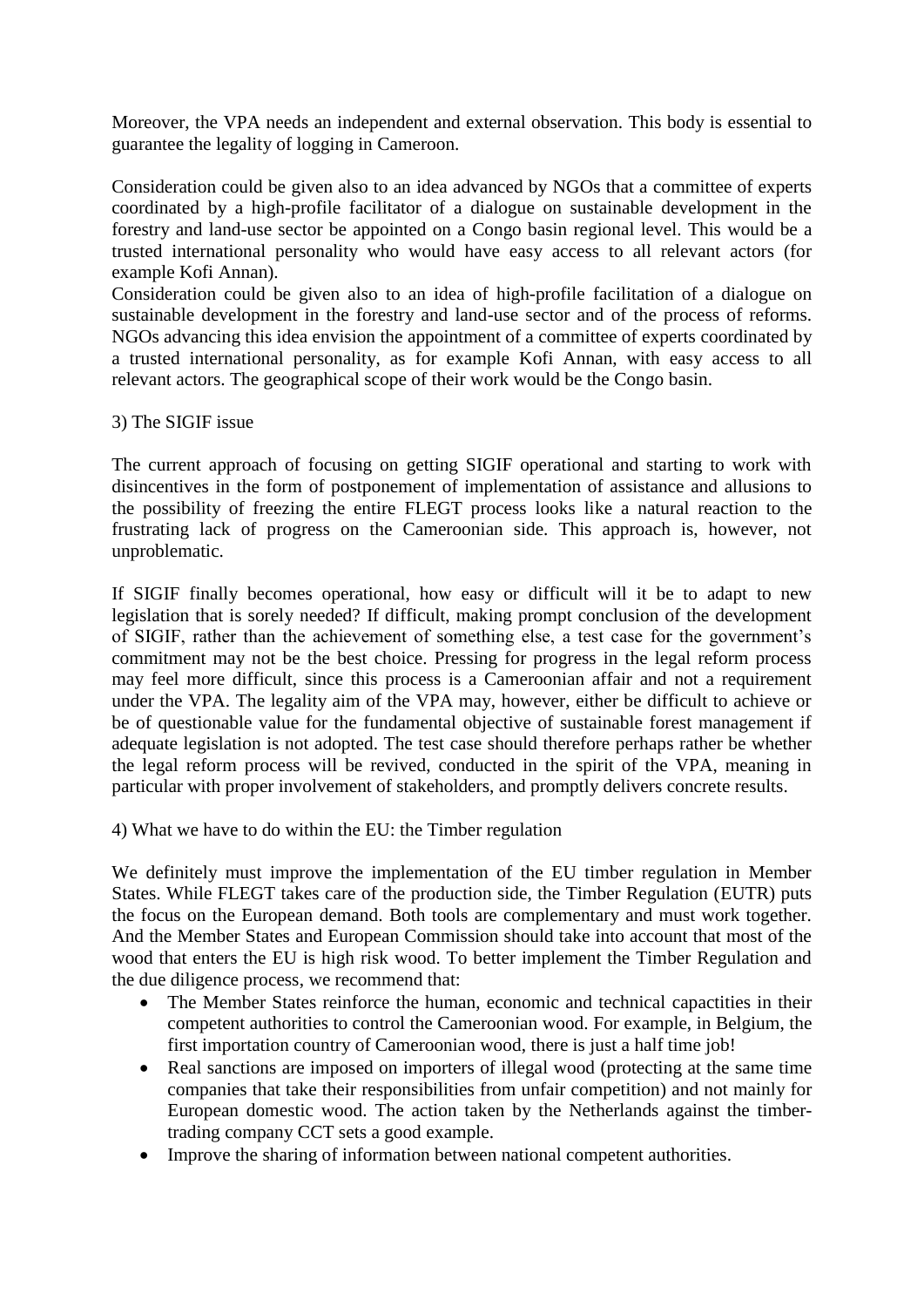Full coherence and coordination between the actions of EU Member States and between these actions and those of the European Union is obviously also important.

#### 5) Put China in the game

There is, however, also something else that the EU must do: further engaging China. This is obviously neither easy, nor likely to produce any significant result in the short term -or perhaps even in a medium term. However much patience, creativeness and readiness to accept incrementalism it takes, and however full of seemingly more urgent tasks agendas may be, the inexorable rise of China's role and influence mean that it must be engaged -and efforts at this must surely be made not only in Yaoundé. An existing bilateral coordination mechanism on FLEGT issues could possibly be further used and supported by other actions. It is worth noting that full implementation of the FLEGT VPA, with licensing, would also cover exports to non-EU markets, including the Chinese market.

Success of FLEGT in Cameroon would be an important achievement with wider regional and global implications. For that, the combination of new disincentives to fight against immobilism and some significant new incentives for decisive progress could therefore be justified.

It should be useful also to address and debate the development model followed by the Cameroonian Government. The agribusiness model is a driver of deforestation when it is built on or involves conversion of forested lands to agricultural lands. It does not necessarily bring any social improvement for the majority of the Cameroonian people or represent the best way to feed an increasing population.

In conclusion, identifying, coordinating and working more actively with potential agents for positive change, doing EU and EU Member State homework through proper implementation of the EU Timber Regulation, raising the stakes by working with more substantial incentives and disincentives in the relations with Cameroon and keeping together as a collective EU actor should make a real difference.

|                   | Monday, 22 May 2017                                                                                                                                                                                                                                                                                 |                                                                         | <b>Confirmed</b> |
|-------------------|-----------------------------------------------------------------------------------------------------------------------------------------------------------------------------------------------------------------------------------------------------------------------------------------------------|-------------------------------------------------------------------------|------------------|
| 08.00<br>$-09.00$ | <b>Breakfast with Head of EUDEL and EU Member</b><br><b>States</b><br>MS Participants:<br>FR F<br>SEM. Gilles Thilbaut<br><b>BE</b><br>SEM. Stephane Doppagne<br>DE.<br>SEM. Hans-Dieter Stell<br>IT<br>SEMme Samuela Isopi<br>UK.<br>SEM. John Brian Olley<br>ES.<br>M. Rodrigo de la Viña Muhlack | EUDEL:<br>Ambassador,<br>HoD<br>Françoise<br>Collet / Eria<br>Kaikkonen | <b>YES</b>       |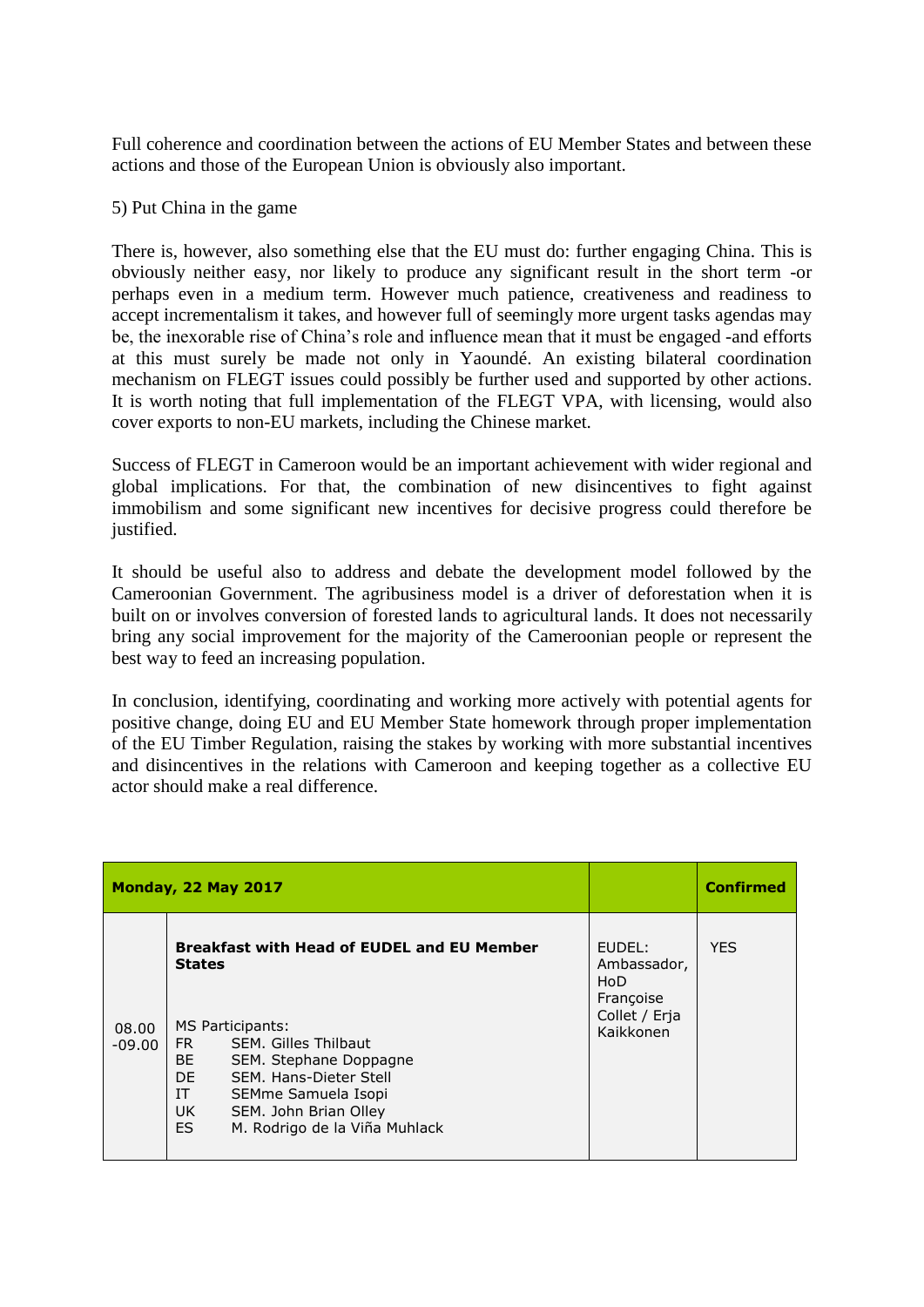|                | Location: EU Residence                                                                                                                                                                                                                                                                                                                                                                                                                                                                                                                                                                                                                             |                              |            |
|----------------|----------------------------------------------------------------------------------------------------------------------------------------------------------------------------------------------------------------------------------------------------------------------------------------------------------------------------------------------------------------------------------------------------------------------------------------------------------------------------------------------------------------------------------------------------------------------------------------------------------------------------------------------------|------------------------------|------------|
| 09.30<br>10.45 | Civil society/ human rights defenders<br>RFDHAC:<br>Maximilienne Ngo Mbe - directrice<br>$\bullet$<br>exécutive<br>CIPCRE: Pasteur Jean-Blaise Kenmogne - Directeur<br>$\bullet$<br>Général<br>Nouveaux Droits de l'Homme : Cyrille Rolande<br>$\bullet$<br>Bechon - directrice exécutive<br>COE : Francis Kammogne - chef de projet<br>$\bullet$<br>"humanisation des conditions de détentions<br>CED Cameroun (Projet VERDIR): Apollin Koagne,<br>$\bullet$<br>Coordonnateur régional du projet<br><b>OKANI Association: Venant MESSE</b><br>$\bullet$<br>Location: EUDEL                                                                        | EUDEL:<br>Benedikt<br>Madl   | <b>YES</b> |
| 11.00<br>11.50 | SE Ngole Philip Ngwese, Ministre des Forêts et de<br>la Faune (MINFOF)<br>Location: MINFOF                                                                                                                                                                                                                                                                                                                                                                                                                                                                                                                                                         | EUDEL:<br><b>Karl Rawert</b> | <b>YES</b> |
| 12:00<br>13:15 | <b>Representatives of the Community and Forests</b><br>Platform and of Transparency International on<br>transparency in the management of natural<br>resources<br>CED:<br>Moise Kono, Président Community & Forest Platform<br>FODER:<br>Laurence WETE SOH, FODER, Chef de projet<br>$\bullet$<br>senior<br>WWF:<br>Hanson Njiforti, Directeur national<br><b>GREENPEACE:</b><br>Eric Ini, Forest Campaigner Central Africa<br>$\bullet$<br>TRANSPARENCY INTERNATIONAL:<br>Nyassi Tchakounte Lucain, Transparency<br>$\bullet$<br>International, Chargé des Programmes<br>SAILD<br>Ghislain Fomou, SAILD, Chargé des programmes<br>Location: EUDEL | EUDEL: Karl<br>Rawert        | <b>YES</b> |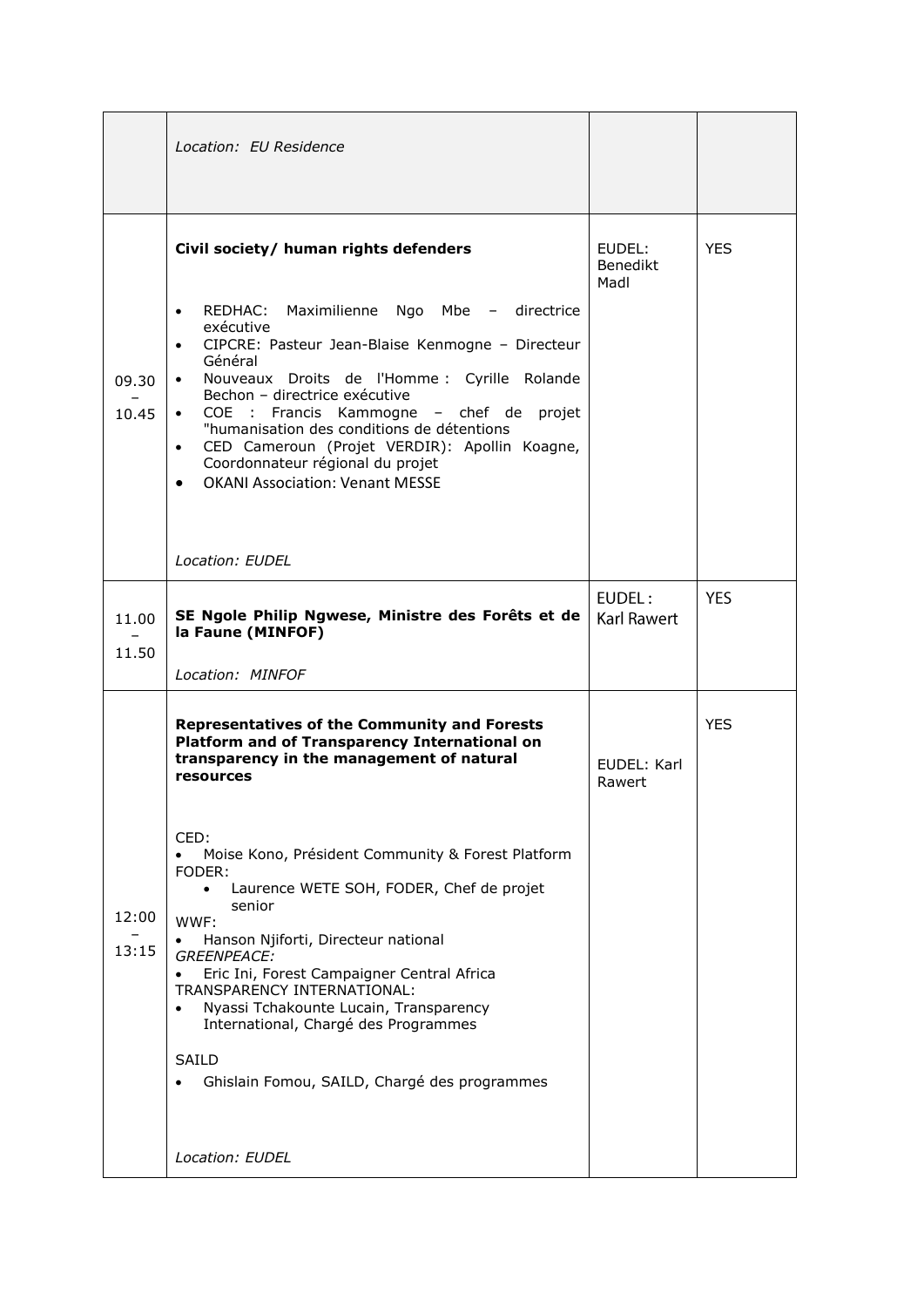| 13.30<br>15:00           | Lunch at Restaurant Cigalon with the<br>representatives of the Community and Forests<br><b>Platform and of Transparency International</b> | $FUDFI$ :<br>Michèle<br><b>Nkoa</b> | <b>YFS</b> |
|--------------------------|-------------------------------------------------------------------------------------------------------------------------------------------|-------------------------------------|------------|
| 16.00<br>17.00           | SE Alamine Ousmane Mey, Ministre des Finances<br>(MINFI)<br>Location: MINFI                                                               | EUDEL:<br><b>Benedikt</b><br>Madl   | <b>YES</b> |
| 15.00/<br>17.00<br>(TBC) | SE LeJeune Mbella Mbella, Ministres des Relations<br>extérieures (MINREX) ou son représentant<br>Location: MINREX                         | FUDFI:<br>Erja<br>Kaikkonen         | TBC.       |

|                | Tuesday, 23 May 2017 - FIELD VISIT                                                                                                                                                                                                                                                                                                                                        |                               |            |
|----------------|---------------------------------------------------------------------------------------------------------------------------------------------------------------------------------------------------------------------------------------------------------------------------------------------------------------------------------------------------------------------------|-------------------------------|------------|
|                | FIELD VISIT - community forest management, visit of<br>the project: "Appui à la gestion durable et à la<br>valorisation du massif forestier de Ngog-Mapubi/Dibang"<br>de l'ONG CEW à Ngog-Mapubi (sur la route Yaoundé-<br>Douala, à environ 2 heures de Yaoundé), rencontres avec<br>les populations et administrations locales & visité la chute<br>d'eau "Lep-Ditone". | EUDEL:<br>Alain<br>Castermans | <b>YES</b> |
| 7.30           | Départ de l'Hotel Hilton                                                                                                                                                                                                                                                                                                                                                  |                               |            |
| 9.30           | Arrivée à Mboumnybel (sur la route Yaoundé-Doula, puis<br>continuer sur route secondaire)                                                                                                                                                                                                                                                                                 |                               |            |
| 10.00<br>10.15 | Visité de courtoisie chez le Maire de la commune de<br>Ngog-Mapubi et Sous-Préfet                                                                                                                                                                                                                                                                                         |                               |            |
| 10.15<br>11.15 | Rencontre de courtoisie avec le Chef de village de<br>Maholé, présentation de l'état d'avancement du projet                                                                                                                                                                                                                                                               |                               |            |
| 11.15<br>12.00 | Visite du champ pilote de Okok (Gnetum africanum) au<br>village de Boga (éventuellement au passage visite d'un<br>unité artisanale de fabrication de l'huile de palme)                                                                                                                                                                                                    |                               |            |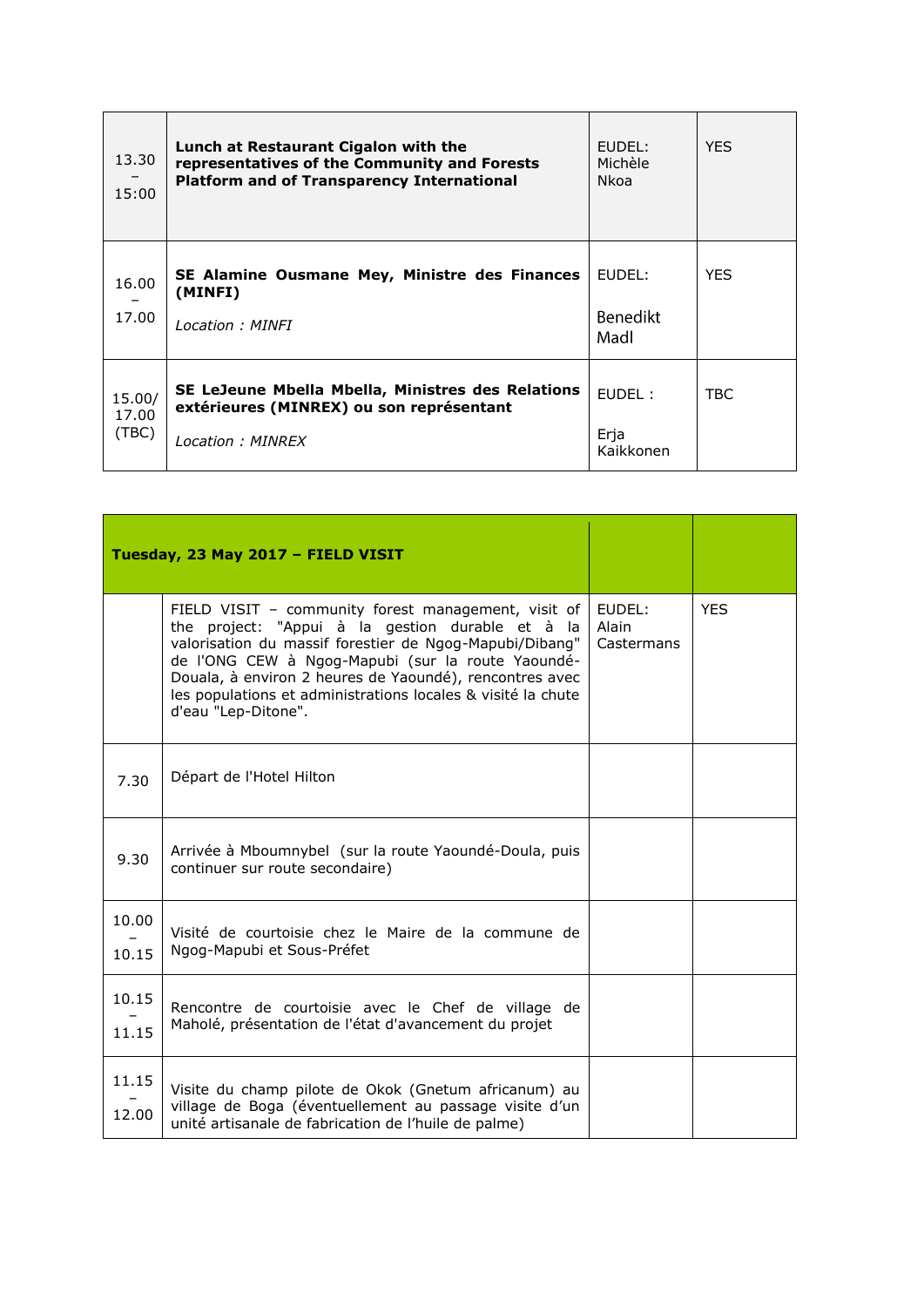| 12.00<br>13.00 | Déjeuner au village, échanges avec des représentants<br>des communautés locales et du comité de pilotage du<br>projet                                                                              |                          |            |
|----------------|----------------------------------------------------------------------------------------------------------------------------------------------------------------------------------------------------|--------------------------|------------|
| 13.00<br>14.00 | Trajet vers Ndjassock (7km de Eseka) - passer par<br>Mboumnybel                                                                                                                                    |                          |            |
| 14.00<br>15.30 | Visité du camp de logement des ouvriers d'usine de<br>Socapalm à Ndjassock & entretien avec la population<br>concernant leurs revendications envers la Socapalm,<br>encadré par Foder & Synaparcam |                          |            |
| 15.30<br>18.00 | Retour à Yaoundé                                                                                                                                                                                   |                          |            |
| 20.00          | Dinner hosted by the Embassy of Spain<br>Invited participants:<br>MEP M. Frank Engel, Vol SN 371<br>MEP M. Florent Marcellesi<br>MEP M. Juan Fernando López Aguilar<br>Location: Spanish Residence | EUDEL: Erja<br>Kaikkonen | <b>YES</b> |

|                | Wednesday, 24 May 2017                                                                                                                                                                                                                                                                                                    |                       |            |
|----------------|---------------------------------------------------------------------------------------------------------------------------------------------------------------------------------------------------------------------------------------------------------------------------------------------------------------------------|-----------------------|------------|
|                | <b>National Assembly: Network of Parliamentarians</b><br>for Sustainable Management of dense and humid<br>Forest Ecosystems in Central Africa (REPAR) + The<br>president of the Budget committee                                                                                                                          | EUDEL: Karl<br>Rawert | <b>YES</b> |
| 09.00          |                                                                                                                                                                                                                                                                                                                           |                       |            |
| 10.00          | Representatives:<br>The president of the Budget committee, Mrs Rosette<br>Moutymbo<br>REPAR: Jean Jaques Zam, Président (plus 3-4 Députés à<br>designer par lui)                                                                                                                                                          |                       |            |
|                | Location: National Assembly                                                                                                                                                                                                                                                                                               |                       |            |
|                | EU-donors engaged in natural resource<br>management in Cameroun and Central Africa                                                                                                                                                                                                                                        | FUDFL: Karl<br>Rawert | <b>YFS</b> |
| 10:30<br>12.00 | GIZ: Petra Wagner, Directrice<br>KfW: Christian Ruck, Directeur (confirmed)<br>AFD: Caroline Onanina, AFD, responsable Agriculture/<br>Environnement (confirmed)<br>German, French and UK embassies<br>(Heads<br>Ωf<br>cooperation): Iven Schad (DE), Régis Dantaux (FR)<br>(confirmed), Louise Coskeran (UK) (confirmed) |                       |            |